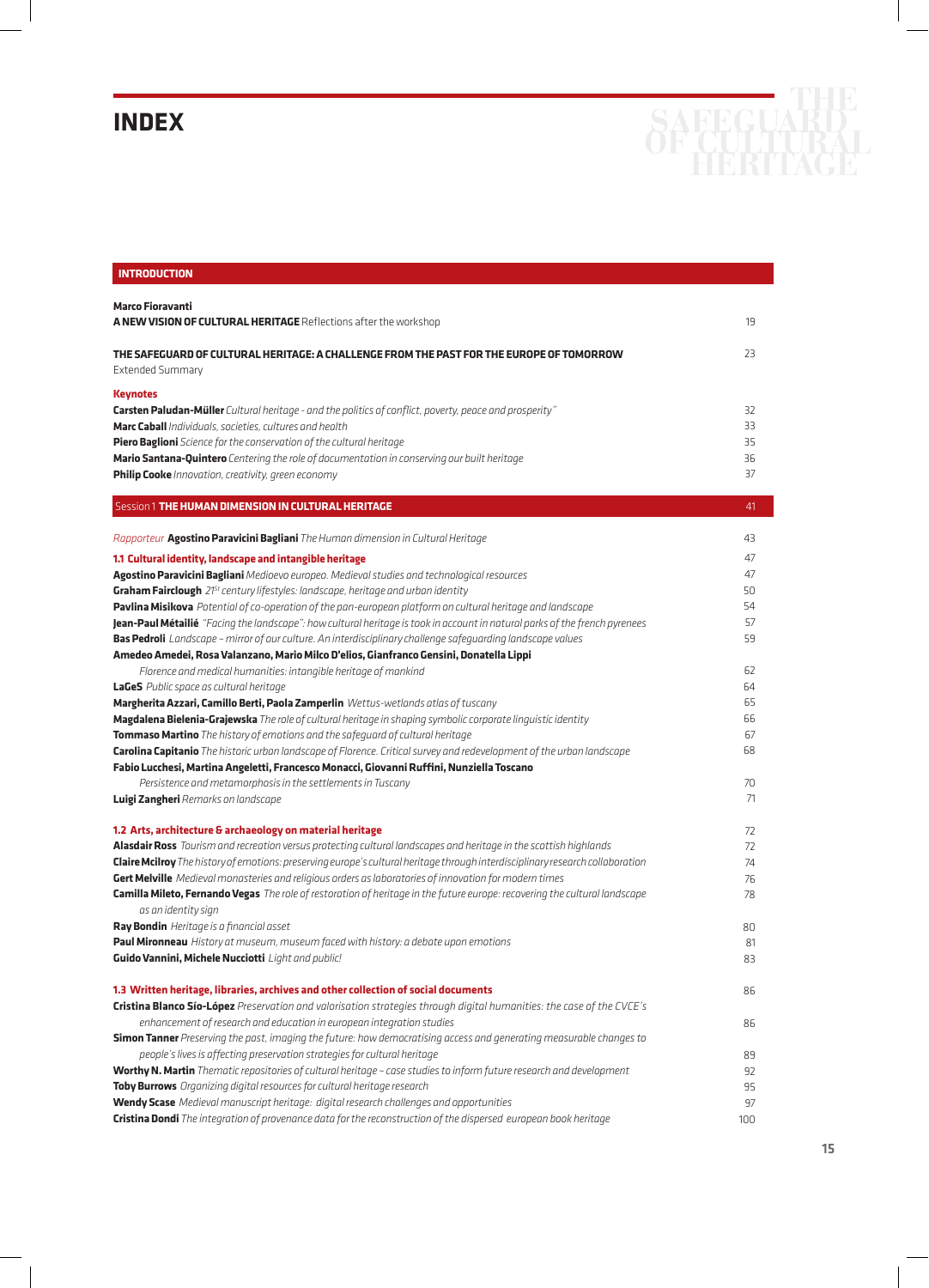| Nicoletta Maraschio Languages: our present and our future                                                                               | 103 |
|-----------------------------------------------------------------------------------------------------------------------------------------|-----|
| Margherita Azzari, Irene Calloud, Paola Zamperlin ARCES project - digital archive of italian scientific expeditions                     |     |
| and colonial cartography                                                                                                                | 106 |
| CLIEO centro di linguistica storica e teorica: italiano, lingue europee, lingue orientali                                               | 107 |
| Marco Biffi The center for theoretical and historical linguistics: italian, european and oriental languages (CLIEO)                     | 108 |
| Angela Frati, Stefania Iannizzotto, Vera Gheno Accademia della Crusca                                                                   | 110 |
| Patricia Engel Common strategic framework for future eu research and innovation funding consultation                                    | 112 |
|                                                                                                                                         | 117 |
| Worthy N. Martin Safeguard of cultural heritage: a challenge from the past for the Europe of tomorrow                                   |     |
| Massimo Moneglia Spoken language archives at the lablita lab of the university of Florence. Projects and resources                      | 120 |
| Gabriele Rossi Rognoni, Donatella Mitolo Recovery and conservation of musical heritage: the music of grand prince Ferdinando de'        |     |
| Medici                                                                                                                                  | 122 |
| Mirella Loda, Silvia Aru, Diego Cariani, Cristina Lo Presti Public space as Cultural Heritage                                           | 123 |
| Simone Magherini AD900: writers' papers online                                                                                          | 125 |
| Session 2 SCIENCE FOR CONSERVATION OF CULTURAL HERITAGE                                                                                 | 127 |
| Rapporteur Lars I. Elding Science for conservation of Cultural Heritage                                                                 | 129 |
| <b>2.1 CONSERVATION METHODS AND MATERIALS SCIENCE</b>                                                                                   | 135 |
| Lars Ivar Elding Preservation of the Vasa warship                                                                                       | 135 |
| Matija Strlic NIR spectroscopy for visualisation and modelling of damage                                                                | 138 |
| Luca Uzielli The material sciences applied to conservation of wooden cultural heritage: future perspectives                             | 140 |
| Philippe Colomban Ladir The on-site Raman analysis of cultural heritage artefacts, paintings, rock art, pottery, glasses,:              |     |
| drawbacks and success!                                                                                                                  | 143 |
| Federica Acciai, Francesca Donnarumma, Antonio Frandi, Lucia Liccioli, Massimiliano Marvasi, Giorgio Mastromei, Irene Pa-               |     |
|                                                                                                                                         |     |
| dovani, and Brunella Perito Characterization of black fungi isolated from deteriorated areas of two famous marble statues               | 146 |
| Linda Cocchi, Paola Mazzanti, Luca Uzielli The trittico di San Pietro Martire by Beato Angelico: a panel painting deformation behaviour | 149 |
| Michela Grimaldi Selection and characterization of biosurfactants for the bio-cleaning application to surface deposits on stone artwork | 150 |
| Irene Natali, Martina Naldini, Emiliano Carretti, Piero Baglioni, Luigi Dei Nanocomposite systems composed by teos and CA(OH)2          |     |
| nanoparticles for the conservation of architechtonic surfaces                                                                           | 151 |
| Irene Natali, Federica Marinelli, Emiliano Carretti, Piero Baglioni, Luigi Dei, Lora Angelova, Richard G. Weiss Low impact poly-        |     |
| meric aqueous sistems for the cleaning of painted surfaces                                                                              | 152 |
| Mariangela Potenza, Giuseppina Sabatino, Francesca Giambi, Luca Rosi, Luigi Dei and Anna Maria Papini Diagnostics of egg-               |     |
| based paintings in cultural heritage: an innovative combined dot-elisa and uplc-based amino acid analysis approach                      | 153 |
| David Bourgarit On the utility of experimental simulation towards the understanding of ancient technological processes: the example     |     |
| of brass cementation                                                                                                                    | 154 |
| 2.2 ARCHAEOMETRY: METHODS AND GEOMATERIALS                                                                                              | 158 |
| Vincent Serneels The archaeology of iron production                                                                                     | 158 |
| Aurelio Climent-Font Lustre ceramics. A sophisticated decoration process unravelled with the contribution of IBA techniques             | 160 |
| Vivi Tornari The outcome of two EC projects (FP5 LASERACT and FP6 MULTIENCODE) in new instrumentation of laser coherent me-             |     |
| trology for on-field implementation, documentation and originality applications. New applications and perspectives for cultural         |     |
| heritage research, education and training, market exploitation and everyday practices                                                   | 162 |
| John Havermans, Rob van Hees, Annemie Adriaens The future for safequarding the past: 'networks for conservation science'                | 163 |
| Cristiana Lofrumento, Marilena Ricci, Luca Bachechi, Emilio Mario Castellucci Spectroscopic analyses on rock art paintings              |     |
| from east central Ethiopia                                                                                                              | 167 |
| Elena Pecchioni, Emma Cantisani, Fabio Fratini, Raimondo Quaresima Ancient and modern mortars: knowing the past to plan                 |     |
| the future                                                                                                                              | 170 |
| Elena Platania, Cristiana Lofrumento, Marilena Ricci, Maurizio Becucci, Emilio Mario Castellucci Micro-invasive textile sample          |     |
|                                                                                                                                         |     |
| treatment for sers analysis                                                                                                             | 173 |
| Antonella Salvini, Giacomo Cipriani, Marino Malavolti, Rosangela Oliva, Piero Baglioni, Marco Fioravanti, Giuseppina Di                 |     |
| Giulio Design and synthesis of new consolidants for their use in wood conservation                                                      | 174 |
| Uzielli Luca, Cocchi Linda, Dionisi Vici Paolo, Goli Giacomo, Mazzanti Paola, Gril Joseph, Colmars Julien, Jullien Delphine,            |     |
| Marcon Bertrand, Dureisseix David, Rémond Romain Experimental studies on the wooden support of the "Mona Lisa"                          | 177 |
| <b>Carlota M. Grossi</b> Future climate and pollution pressures on stone heritage                                                       | 178 |
| Koen Janssens Optimizing conservation and valorization of cultural heritage by means of MAXRF: an x-ray based method for sub-           |     |
| surface analysis of painted cultural heritage artefacts                                                                                 | 181 |
| Giovanni Pratesi, Fabio Sciurpi Microclimatic monitoring for artefact conservation in natural history museum of Florence                | 184 |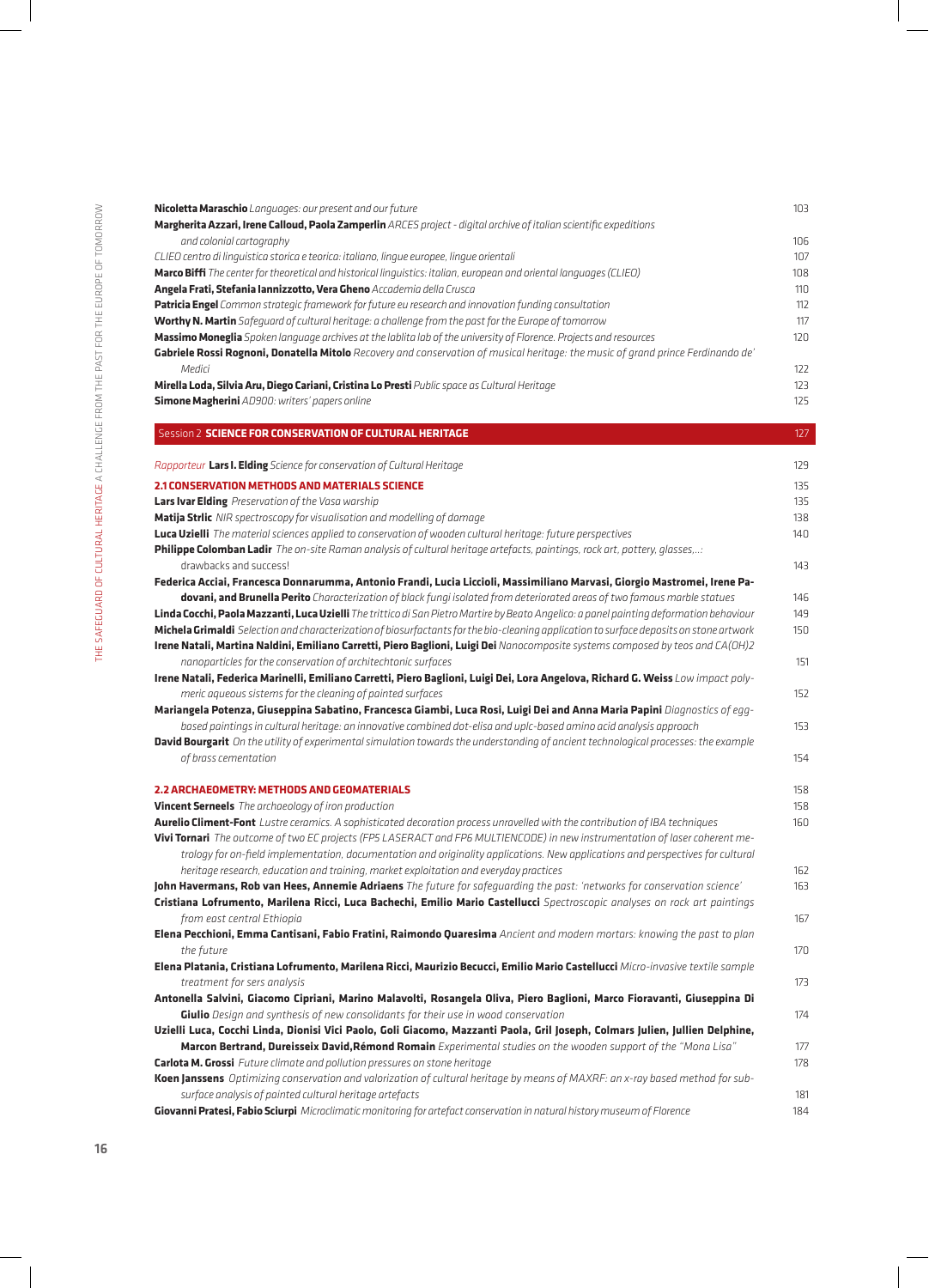## SAEEGUARD

| 2.3. NOVEL NON-DESTRUCTIVE TECHNIQUES FOR DIAGNOSTICS (PLENARY WITH SESSION 3)                                                                                                                    | 185        |
|---------------------------------------------------------------------------------------------------------------------------------------------------------------------------------------------------|------------|
| Rinaldo Cubeddu, Daniela Comelli, Austin Nevin, Alex Brambilla, Gianluca Valentini, Lucia Toniolo Spectral and time resolved                                                                      |            |
| laser induced fluorescence imaging as a diagnostic tool in cultural heritage                                                                                                                      | 185        |
| Motoyuki Sato New challenges of ground penetrating radar for archaeological survey                                                                                                                | 189        |
| Luciano Alparone, Marco Benvenuti, Pilario Costagliola, Francesca Garfagnoli, Sandro Moretti, Elena Pecchioni, Silvia Vet-                                                                        |            |
| tori, Mara Camaiti, Leandro Chiarantini Hyperspectral instruments as potential tools for monitoring decay processes of                                                                            |            |
| historical building surfaces                                                                                                                                                                      | 192        |
| Jacopo La Nasa, Sibilla Orsini, Francesca Di Girolamo, Francesca Modugno, Ilaria Bonaduce, Maria Perla Colombini Characteri-                                                                      |            |
| sation of synthetic varnishes and paint materials by analytical methods based on pyrolysis and mass spectrometry                                                                                  | 195        |
| Ilaria Bonaduce, Maria Perla Colombini, Marianne Odlyha, Mikkel Scharff, Rene Larsen, Dorte Vestergaard Poulsen Sommer,                                                                           |            |
| Elin Dalin, Terje Grøntoft, Susana Lopez-Aparicio, David Thickett, Guillermo Andrade López, Ana Tabuenca García, An-                                                                              |            |
| tonio Ortega, Stephen Hackney, Joyce Townsend, Peter Vandenabeele, Antje Potthast, Ute Henniges, Octaviana Marin-                                                                                 |            |
| cas, Colette McDonagh, Dorota Wencel, Philip Bowe, John J.Ackerman, Paul Bellendorf, Johanna Leissner, Alexandra                                                                                  |            |
| <b>Schieweck, Karin Drda-Kühn</b> New challenges of ground penetrating radar for archaeological survey                                                                                            | 196        |
| Costanza Cucci, Andrea Casini, Marcello Picollo, Marco Poggesi, Lorenzo Stefani Hyper-spectral imaging for diagnostics on poly-                                                                   |            |
| chrome artworks: state-of-the-art and recent advances of the research based on the IFAC-CNR hyper-spectral scanner                                                                                | 197        |
|                                                                                                                                                                                                   |            |
| Riccardo Fanti, Deodato Tapete, Giovanni Gigli, Nicola Casagli Terrestrial laser scanning for advanced analysis on historic hilltop                                                               |            |
| sites affected by geohazards                                                                                                                                                                      | 199        |
| Andrea Fiaschi, Luca Matassoni, Giovanni Pratesi, Gilberto Saccorotti Microtremors: from the buildings to the objects                                                                             | 202        |
| Marcello Picollo, Costanza Cucci, Kaori Fukunaga Terahertz imaging methodologies applied to the investigation of artworks                                                                         | 204        |
| Massimiliano Pieraccini, Matteo Fratini, Carlo Atzeni, Michele Betti, Gianni Bartoli Assessment of vibration reduction on the                                                                     |            |
| Baptistery of San Giovanni in Florence (Italy) after vehicular traffic block                                                                                                                      | 207        |
| Marco Scaioni, Elisabetta Rosina IRT-photogrammetric procedure for 3D rendering                                                                                                                   | 209        |
| Deodato Tapete, Nicola Casagli, Riccardo Fanti Diagnosis of deterioration in cultural heritage sites: promising perspectives for                                                                  |            |
| monitoring at different scales by radar interferometry techniques                                                                                                                                 | 210        |
| Ugo Zammit, Fulvio Mercuri, Noemi Orazi, Marco Marinelli, Stefano Paoloni, Folco Scudieri Active irt applications to the cultural                                                                 |            |
| heritage analysis                                                                                                                                                                                 | 213        |
|                                                                                                                                                                                                   |            |
| Session 3 TECHNOLOGY AND ICT FOR CONSERVATION OF CULTURAL HERITAGE                                                                                                                                | 215        |
|                                                                                                                                                                                                   |            |
|                                                                                                                                                                                                   | 217        |
| Rapporteur Stefano Francesco Musso Information communication technologies and conservation of Cultural and Architectural Heritage                                                                 |            |
| 3.1 ARCHITECTURAL CONSERVATION AND TRADITIONAL KNOWLEDGE SYSTEMS                                                                                                                                  | 221        |
| <b>Donatella Fiorani</b> Diagnostics for restoration. Scenarios, issues, and an exemplification                                                                                                   | 221        |
| <b>Stefano Musso</b> Innovation of conservation of architectural heritage                                                                                                                         | 223        |
| Marielle Richon Innovative systems for the conservation, development and management of local knowledge systems                                                                                    | 226        |
| <b>Alberto Giretti</b> Knowledge technologies for the enhancement of the cultural heritage                                                                                                        | 228        |
| Massimo Coli, Giorgio Lacanna, Emanuele Marchetti, Maurizio Ripepe Geo-seismic charcterisation of outstanding cultural herit-                                                                     |            |
| age monuments: first applications at Firenze, Italy                                                                                                                                               | 231        |
| Letizia Dipasquale, Natalia Jorquera Silva Learning from local seismic cultures, as a strategy for reducing the risk of cultural heritage                                                         | 232        |
| Letizia Dipasquale, Natalia Jorquera Silva, Saverio Mecca An interdisciplinary approach to a cultural and architectural heritage:                                                                 |            |
| earthen dome architecture in Syria                                                                                                                                                                | 233        |
| Luca Giorgi, Pietro Matracchi RISEM - seismic risk in momumental structures. The San Gimignano case                                                                                               | 236        |
| Alberto Giretti Securart. Large scale management of cultural assets                                                                                                                               | 238        |
| Giuseppe Lotti, Ilaria Serpente Design for the global south: a Mediterranean perspective                                                                                                          | 239        |
| Giuseppe Lotti, Saverio Mecca Local and indigenous knowledge safeguarding and innovating: the INN-LINK-S research center                                                                          | 242        |
| Marco Masera Energetic issues for the architectural heritage domain                                                                                                                               | 244        |
| Saverio Mecca Cultural plasticity and sustainability of traditional building cultures: earthen architecture as model                                                                              | 247        |
| Saverio Mecca Web-based codified and tacit knowledge management and conservation of vernacular architecture heritage                                                                              | 250        |
| Andrea Fiaschi, Luca Matassoni, Giovanni Pratesi, Gilberto Saccorotti Microtremor: from the container to the contents                                                                             | 252        |
| Luisa Rovero, Ugo Tonietti Criteria for the use of composite materials in the consolidation of historical heritage                                                                                | 253        |
| Valeriano Sandrucci, Enrico Vicario Combining ontologies and social networking in the collection of cultural heritage information                                                                 |            |
| resources                                                                                                                                                                                         | 255        |
|                                                                                                                                                                                                   |            |
| 3.2 GEOMATICS AND MULTIMEDIA TECHNOLOGIES                                                                                                                                                         | 257        |
| Lysandros Tsoulos The role of geomatics in safeguarding cultural heritage                                                                                                                         | 257        |
| Mario Santana Quintero Safeguarding the significance and integrity of architectural heritage: the role of recording, documentation and                                                            |            |
| information systems                                                                                                                                                                               | 259        |
| Fabio Remondino Digital 3D recording for heritage documentation and preservation - latest developments and perspectives<br><b>Alberto Del Bimbo</b> Multimedia technologies for cultural heritage | 261<br>264 |

 $\sim$  1